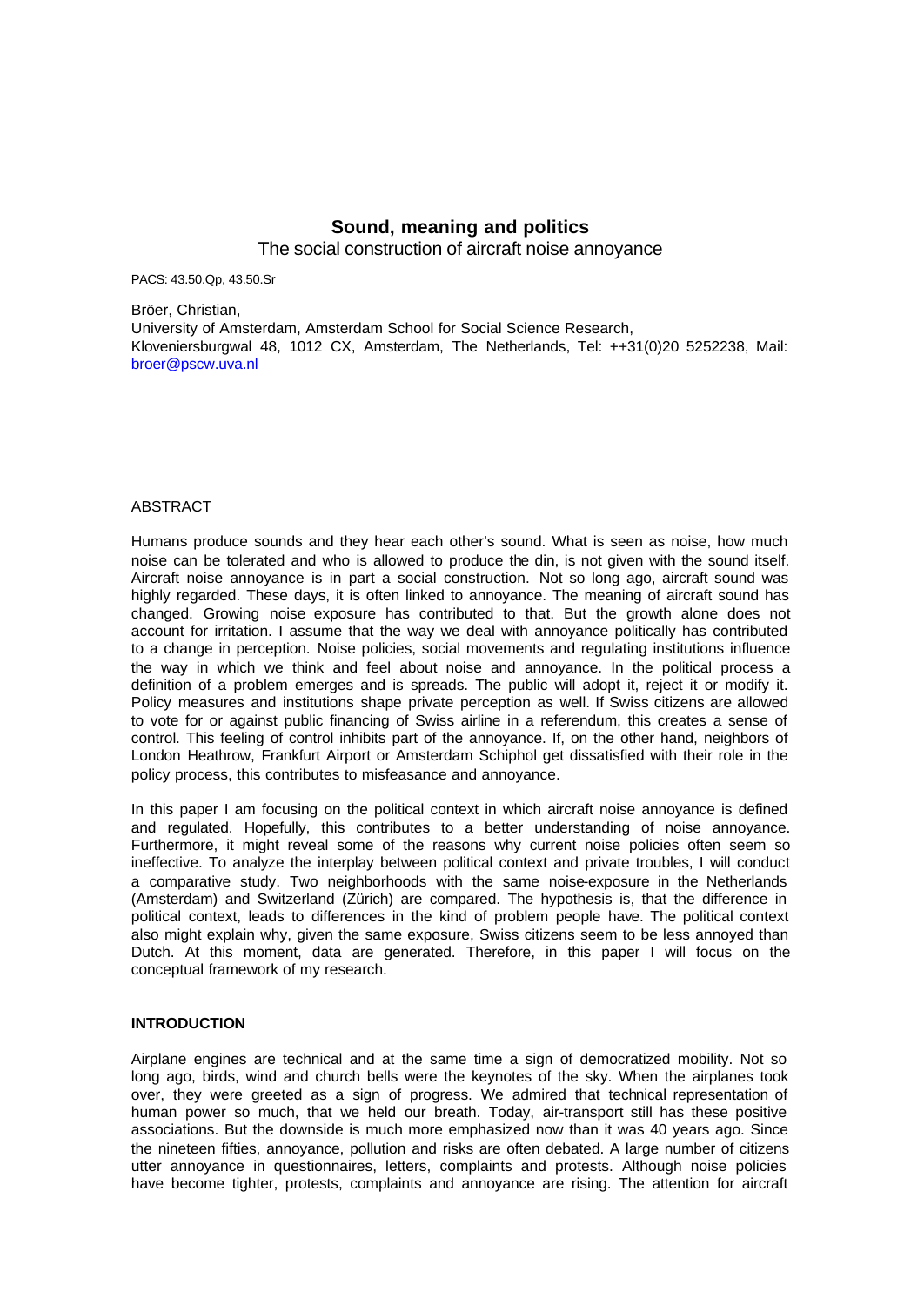noise more or less goes together with an increase in noise exposure. But noise exposure alone, as we know, does not account for all of the annoyance fully (Schultz 1978, Schick 1997, Miedema en Vos 1998). The amount of sound and its meaning have changed. For this reason I want to focus on the social construction of meaning to better understand and explain aircraft noise annoyance.

The approach to aircraft noise annoyance that I present here is part of my PhD project. I see humans as meaning making creatures. We fill our daily life with meaning and that meaning, at least partially, guides our conduct. Humans form meaning in interaction. Often, private emotions and public concerns are intertwined. In this study, I want to focus on the interplay between individual annoyance and the political context. The same policies, legal regulations, social movements, protests and agencies that are meant to regulate annoyance, have contributed to a change in the meaning of aircraft sound. Noise policy is not only a reaction to an existing problem, it is at the same time a domain in which trust, control, community and problem definitions are brought about. There are even indications that the way noise is regulated is a source of annoyance in itself (Schuemer and Schreckenberger 2000, Schreckenberger e.a. 2001).

In this paper I will start with a general model for noise annoyance. In a second step the construction of meaning is pointed out. Next, I will single out the political context. Further, I will describe the setup of my own PhD research. I will end the paper with a short comment on the possibilities of this approach.

### **1. THREEFOLD ANNOYANCE**

In a long-term historical perspective, even more human sounds spread over an even larger part of the world. The balance between human sound and non-human sound – now often called silence – has changed. For most part of history, human sounds have been restricted to settlements that covered only small areas of the world. From enclaves of human sound, we have arrived at enclaves of silence in most parts of the world (Schafer 1994, Bailey 1996, Bijsterveld 2001). Silence now is something that has to be brought about and protected socially. Humans order the soundscape and noise is defined as a sound that is out of place. Certain areas are defined as silent. But not all humans define silence, noise and annoyance the same way. People fight for the control over the soundscape.

Aircraft noise intrudes into socially constructed silences. In the first fifty years of aviation, this was hardly a problem. The sound of aviation induced admiration and fantasies of luxury. On Sundays, people flocked to airports to find out about the extravaganza of the jet set. In the sixties, Amsterdam Airport Schiphol was the largest tourist attraction in the Netherlands. It attracted about one million paying visitors a year (Dierix and Bouwens 1997). These days, aviation is much less a sign of progress. At least, it is now strongly debated. Annoyance has become an accepted social problem.

This brief sketch introduces social processes as a contribution to the rise of annoyance. The most common explanation for noise annoyance is the exposure to an acoustic dose. The acoustic dose accounts for part of the annoyance measured in surveys. Individual characteristics like fear or control are often added to this. Mostly these are represented as a moderator variable (Stallen 1999, Guski 1999, Miedema and Vos 1998). Common social variables, like income, education or age, are investigated partly, but contribute only little to a variance analysis (Miedema and Vos 1998). Still, it is obvious that social factors play a role. Let me give another example. Most noise researchers have probably had the following experience: When one tells a friend or family about noise, in the next conversation they report a heightened sensibility towards the subject. This transmission of attention can be observed in a long-term perspective as well. The subject of noise annoyance as we know it today, has been spread by members of the cultural elite. In western Europe and the United States, writers, poets and scientist were the first to raise attention to noise annoyance at the end of the nineteenth century (Bijsterveld 2001). They complained publicly and set up political organizations and scientific associations. Public complaint, political action and scientific inquiry were intertwined from early on. Social movements, acoustic research and noise policies contributed to a greater awareness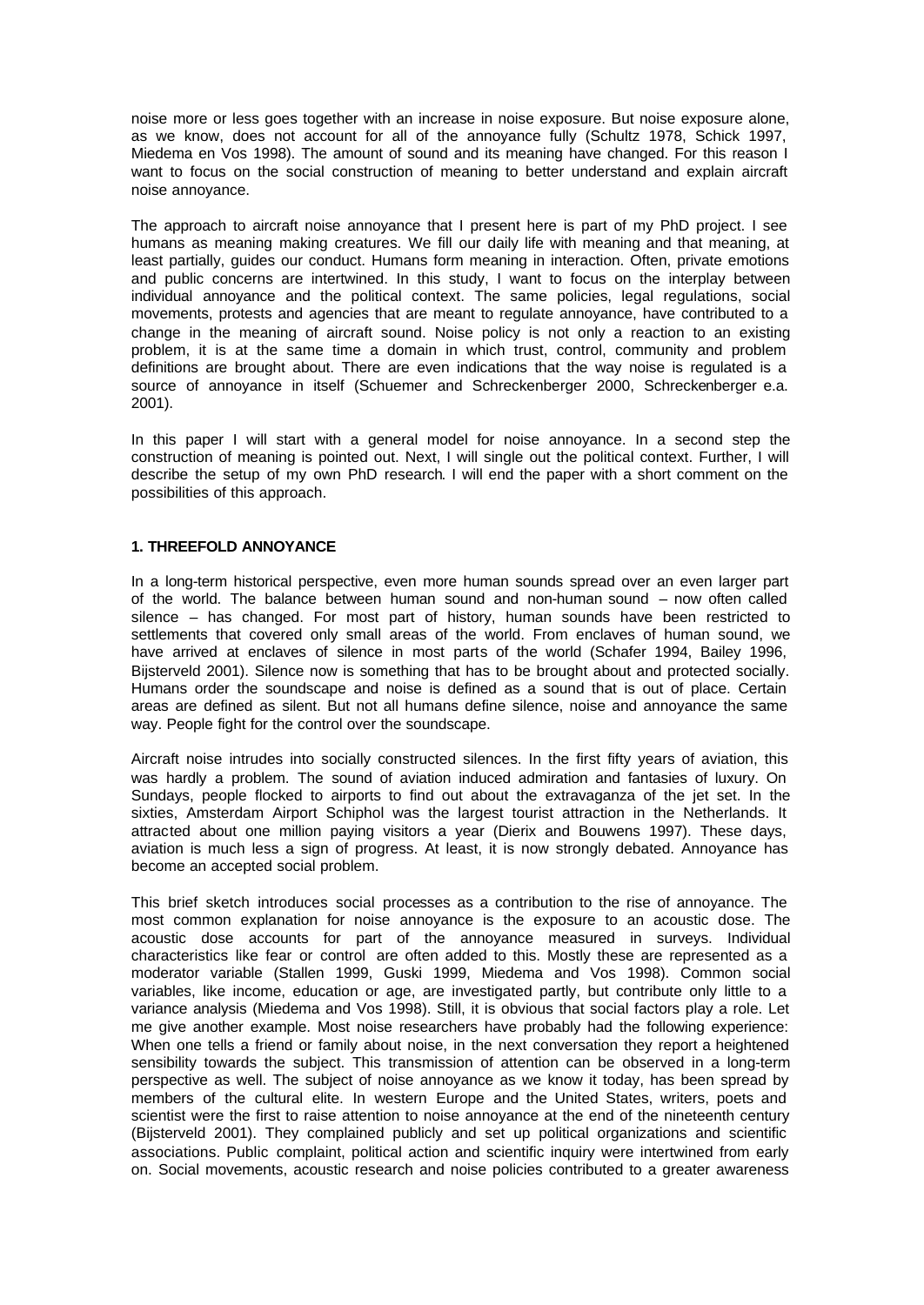among the general public. The public in return demanded more political measure, backed up by social movements. This figuration of governments, social movements, citizens, researchers and aviations industry is more or less in operation since the last forty years.

Obviously, acoustic, personal and social factors are operating when someone is annoyed. To combine these conceptually, I will start with the 'triad of basic control' by the sociologist Norbert Elias (1991). Humans, in his view, always have to find a way to deal with their own impulses and needs, their relation with others and with their non-human environment. These three forms of control are intertwined. Noise annoyance in this model is caused by acoustic, personal and social factors alike. The acoustic load is produced socially, by joint human action. Society is an ensemble of individuals who derive their individuality from living together in a specific way. Humans expose each other to aircraft noise. We react to a stimulus, partly moderated by personal traits. But the reaction is not given, it is learned and it depends on the way we appreciate the ones that expose us to the noise.

Figure 1: a general model for noise annoyance



This model shows us that, whenever we focus on a specific explanation, we should be aware of possible interconnections. It directs attention to the relationship between the different aspects. Because I cannot address all possible interconnections, I will focus on the individual interpretation of noise in the context of noise policies, social movements and institutions.

### **2. THE SOCIAL CONSTRUCTION OF MEANING**

We know a great deal about the dose effect relation and annoyance. Annoyance is described as a response to an acoustic stimulus. We know a lot about personal factors as well. Social psychology introduces moderating variables, response bias or non-acoustical factors that channel, shape or transform the response. In this perspective, annoyance is still a response, although a moderated one. Some authors reject this response assumption (Laucken and Mees 1987, Schick 1997). Humans actively construct annoyance. Sound is nothing but a possibility. It is up to the individual what is done with it. In several projects researcher from Germany and Japan have combined this highly individualistic model with a cultural analysis. The analysis of complaint letter showed clearly that annoyance judgments are embedded in judgments about every day life in many ways. A comparison with letters from Hong Kong (Schick and Höge 1996) showed cultural differences between the arguments. One can use this to approach annoyance. But the theory is too rigid in its constructionist premises and too individualistic. Humans construct annoyance, but not every construct is equally possible. The actual meaning is constrained by acoustics in the first place. With an increase in loudness, the variety of possible meaning decreases. The construction is not random or individualistic. Meaning is constructed in interaction. Interacting humans restrict each other. Often, groups or institutions try to put forward their definition of the situation. Interaction takes place in a social context and often leads to social conflict. Furthermore, the approach uses an out-of-date view on culture. It is hardly convincing that all Germans, for example, share the same culture. Old and young, male and female, rich and poor differ noticeably in this respect. Culture is changing and flexible.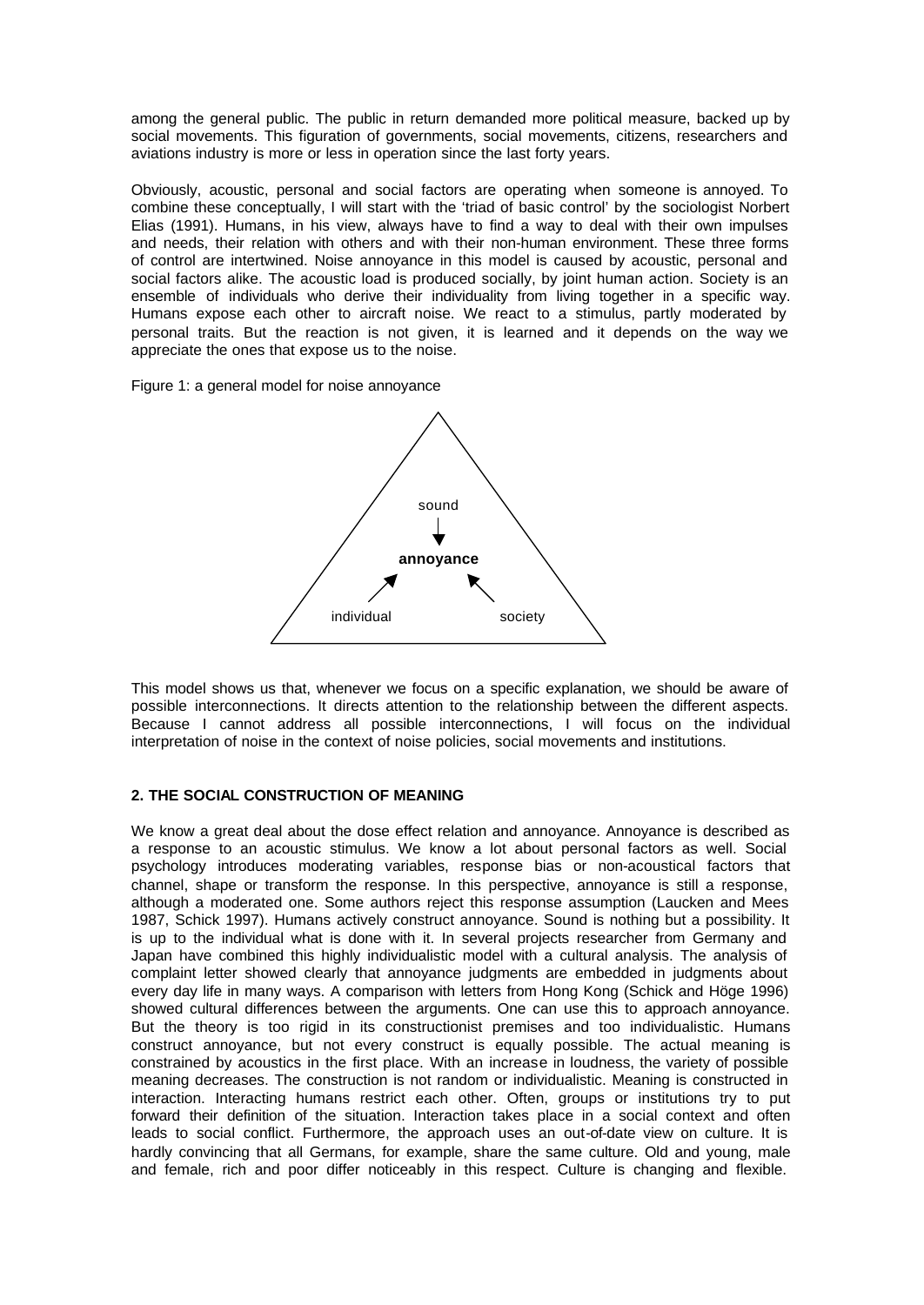Reaction to noise is only partially the outcome of a broad cultural background. The reverse can also be true: communities create meaning as a reaction to noise and noise policies. Culture is the outcome of a struggle around annoyance. Community protest often rises as a response to policies, such as new runways or noise regulations. In that protest, the way annoyance is defined and regulated is often a source of conflict. Communities are shaped in the course of the conflict (Hajer 2002, Van Gunsteren 1999).

These thoughts can be summed up in the following way:

- ß Humans are meaning making creatures. We react towards the surrounding world and give meaning to it.
- Meaning is not given with the object: it is symbolic.
- ß How we see things, guides how we act towards them. When aircraft sound is a symbol of progress and status, we will, at least occasionally, listen with pleasure. If the same sound dose is viewed as pollution, we will try to avoid it.
- ß There is a great variety of connotations of aircraft sound. Annoyance is one of them.
- The variety of possible meanings is restricted by the noise load and interaction in a social context.
- ß The construction of meaning is an interactive process. In interaction, power differences, interest and culture play a role. They affect the meaning making process and can be an outcome of it.
- ß Politicians, noise annoyance policies, social movements and air-transport industry try to influence the understanding of what annoyance is and how it is best dealt with. Even scientific practices are not neutral, when an issue is debated in public. Every scientific approach favors certain definitions of annoyance and leaves out others.
- Every definition of the problem gives a certain social position to the parties involved: who is responsible, who has caused the problem, who has to solve it? A struggle around definitions, therefore, is always a struggle for social positions.
- ß Political and scientific annoyance definitions often go together with certain ways of regulating and measuring annoyance. In these practices, again, annoyance is defined in a specific way.
- People react towards the definitions and regulating practices. They can adopt the (implicit) definition, the can try to modify it, or reject it.

# **3. THE POLITICAL PRACTICE**

The political field obviously consists of diverse governments. Important is the way they implement policies and the way citizens are involved in this. Social movements often are part of the political field as well. They offer alternative ways of defining and solving the problem. Through this, social movements also can generate a sense of control.

Trust and control can be generated by the way a political system operates. The Swiss political systems allows for more direct political influence than many other countries. Citizens around Swiss capital airport Kloten, have the chance to stir aircraft noise development through referenda. This, I assume, creates a sense of control. In the Netherlands, in the area around Heathrow or Frankfurt, the political process might have the adverse effect. Lengthy consultations, inquiries and round-tables often lead to a trade off between interests. Many citizens were disappointed by the actual outcome. Growing misfeasance, uncertainty, negative expectations and rising annoyance might be the result.

The specific way a political system operates, also defines the position of the different parties. A quick look at complaint letters from Switzerland and The Netherlands reveals interesting differences. Swiss citizens actually do not complain openly, they demand an explanation. This is very much in line with the idea that citizens are the rulers of Swiss democracy and the practice of public control. In the Netherlands, complaint letters are full of anger and frustration. Noise, noise regulations and policies are attacked at the same time. Writing a letter presumes, off course, one has at least some influence and actually the writers try to bring forward arguments to change noise policy. But at the same time, they are very pessimistic about the effect of their own letter. In the last ten years, the number of complaints has risen from several thousands to 250.000 in 1997 (CGS 2001). The political impact of complaints has declined since then. People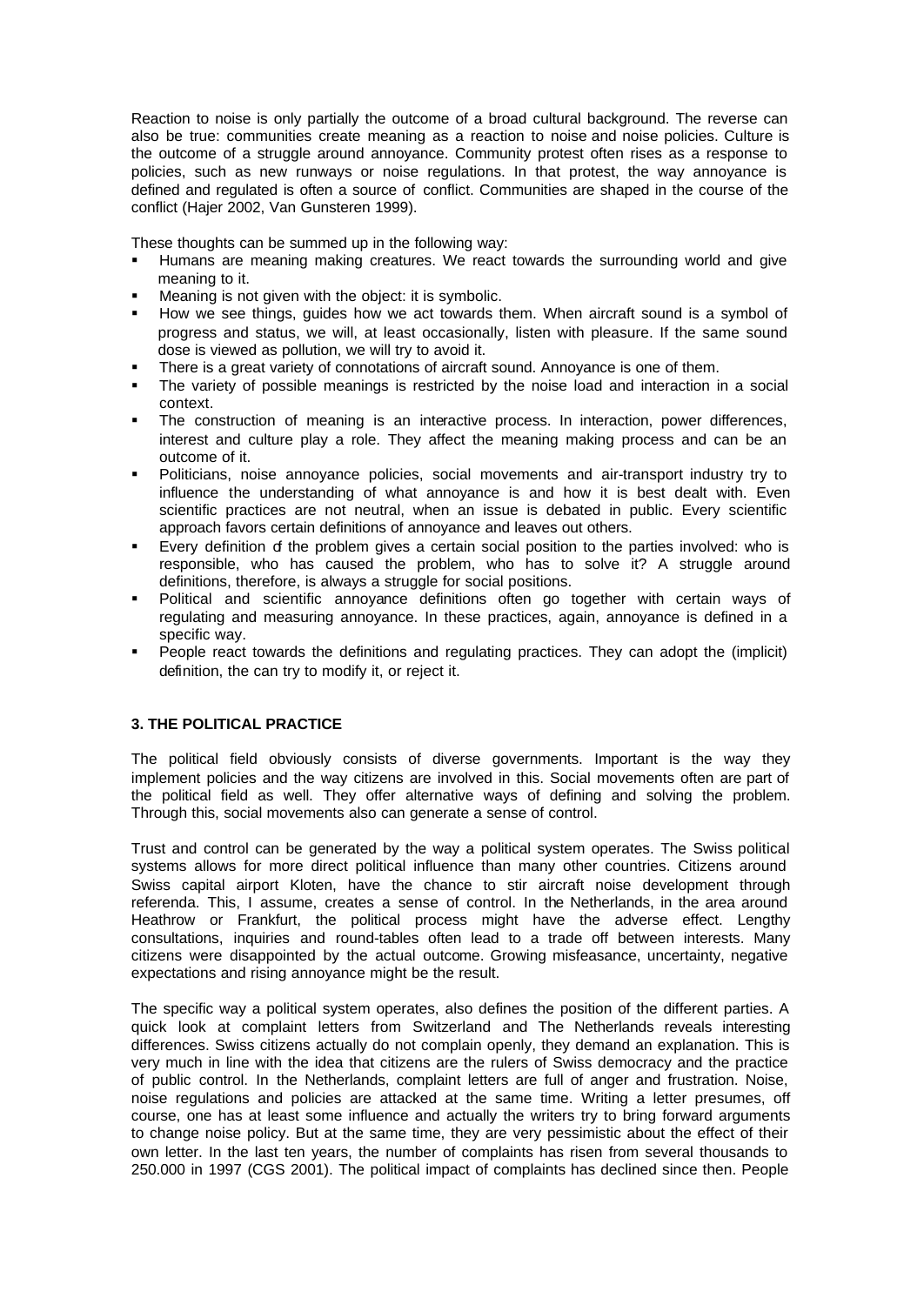know this, refer to it in letters or stop complaining. To little surprise, the number of complains has dropped to 170.000 (annual reports of the complaint agency). Swiss citizens seem to disagree much less about noise policies and regulating practices. The way the political system works is implied in a positive way: they are more or less satisfied with it.

Policies and the way they are implemented influence the definition of the problem. Every definition is selective. Annoyance is defined mainly as an exposure response relation. Current noise policies do not allow for many 'non acoustical factors' to enter the definition. Citizens can and often do accept that. One can also use the argument for own purposes, hiding a different definition. Often, moderate social movements do this. They stay more or less within the framework that is set up by the government. Within that framework, they try to move towards adjustment. Another way of dealing with the political definition of the problem would be to engage in a conflict about it. Many citizens who complain often do this. They criticize the current definition while complaining about noise. Those who stay within the ruling framework are often very well aware of policies, procedures and definitions. They try to become professionals and beat the noise experts on their own terrain. Citizens who engage in conflict, are often semiprofessionals as well. Although they are highly dissatisfied with the definitions, they learn about it to attack it. Maybe, this is instrumental at some points in time. In the long run, it will change the content and magnitude of annoyance.

Altogether, the way annoyance is defined can be taken over by citizens, can be modified or can be attacked. The same possible interactions exist with regard to the way annoyance is regulated. Noise contours, the way complaint agencies work and the position of citizens in the policy process, for example, can be adopted, modified or rejected by community members. The way a complaint agency works, for instance, allows for some complaints and excludes other. If one wants to complain about flights from Schiphol, the agency will always ask for the exact time of the disturbance. Some neighbors feel and report they are constantly disturbed. This would be recorded as 1 complaint. If one reports annoyance between, lets say, 11 am and 4 pm, this is registered as two complaints. Many people know this procedure. Some started keeping record of the actual time when a plane flew over. In this way, the attention is focused even stronger on aircraft movements. Some citizens have become a bookkeeper of their own suffering. The bookkeeping practice, stimulated by the complaint procedure, has generated up to a thousand complaints per person a year.

## **4. NO STEADY STATE**

A couple of moderators for noise annoyance are frequently discussed (Guski 1987 and 1999, Schick 1997, Miedema and Vos 1998, Stallen 1999). Control, fear and sensitivity prove to be related to annoyance. However, these are too static and timeless factors. For example, recent terrorist attacks probably changed the kind and the intensity of fear of an airplane crash. Control is a mixture of experience and expectation that changes over time. It might be argued that in the western world, we demand and expect a great amount of control. In addition, control is intertwined with trust. One might personally want to control aircraft noise or trust others (politicians, social movements, businesses) that they will behave in an appropriate way. Do citizens trust governments, companies, agencies or social movements? Or, more general, how do those exposed to aircraft sound value and view those involved in the production and regulation of noise?

There are even indications that the evaluation of the political context influences the scale of the annoyance. Schuemer and Schreckenberger (2000) have reviewed literature on the effect of changes in sound exposure and researched this. In many countries, air-traffic is continuously growing. This increase is almost always part of a political planning procedure that often takes years. Planning involves noise contours, flight path regulations, noise limits and land-use procedures. In most cases, once a planning procedure is rounded off, the next one is already starting. What happens to annoyance when the noise load is increases? Most reports state an overreaction. The annoyance in the new situation is higher than in a stable situation with the same noise dose. This works the same way when the sound level decreases. The new level of annoyance is lower than would be predicted on the basis of a steady state response. Furthermore, there are strong indications that the expected growth of the noise load increases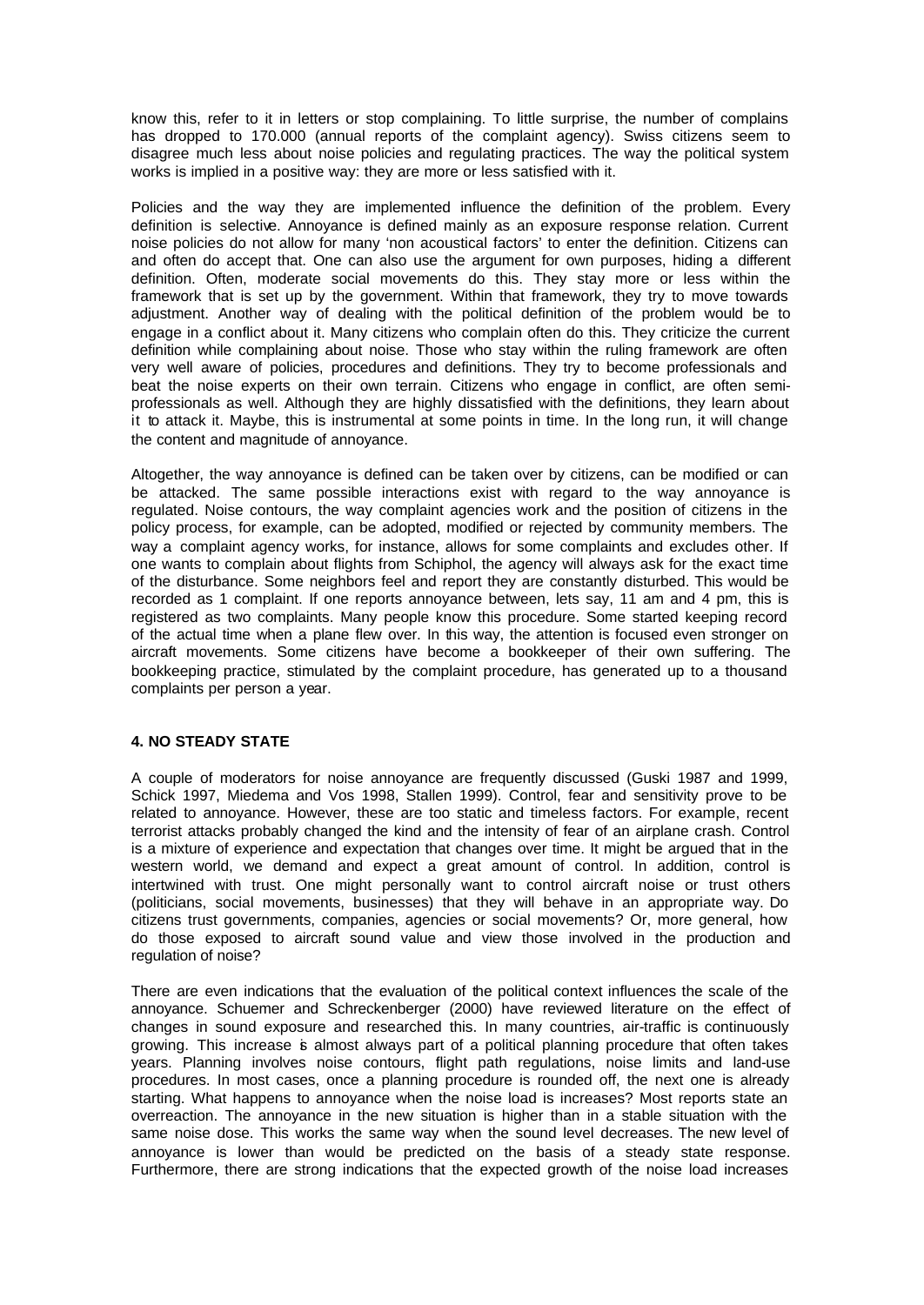the present annoyance. People get more annoyed even *before* anything has changed at all. (Job 1996, p.2424). This anticipating effect is of special interest to the common situations of long-term planning, gradual growth and uncertainty. This might push sensitivity and annoyance beyond usual dose-effect rates.

Under steady state conditions, there seems to be a relation between annoyance and trust in authorities (Schuemer and Schreckenberger 2000, Schreckenberger, Schuemer en Moehler 2001). If one beliefs that the noise could be lower, but authorities do nothing to achieve this, annoyance increases. This effect is more pronounced under changing conditions. This anticipation effect goes together with misfeasance. Citizens who mistrust authorities expect higher annoyance, and this prior mistrust correlates with the actual annoyance *after* the changes in the acoustic environment. If one mistrust authorities, one fears more annoyance and gets more annoyed in the end. Although this is not investigated directly, in long-term change situations, a circle of mistrust, expectations and annoyance might be in effect.

In dose-effect research the noise exposure is assumed to be steady. Such a steady state is rather the exception than the rule, due to the constant increase in air-traffic. But what is more important, citizens react on the basis of the expectations of a noise levels. A so-called steady state is only steady as long as people assume the noise load will not change. It is a state in which citizens trust political, scientific and business actors when they say that the noise will not increase. Experiences with trustworthiness enter annoyance judgments. Steadiness is a social evaluation.

Expectations and trust are one way in which private trouble and public policies are interwoven. This can be made more substantial by investigating the interaction between citizens and authorities. Which items are at stake? What is debated, how, by whom and with which results? Which conflicts have lead to misfeasance? How do citizens evaluate the planning procedures? Noise policy itself can be seen as a domain in which trust is gained and lost. An increase in airtraffic or noise dose might be viewed as a sign that authorities do not care about ones interests. Noise policies then are viewed with suspicion. Some citizens might ask for stricter regulations. This works the other way around as well: citizens who mistrust the authorities will constantly fear that noise is increasing and because of that they will report higher annoyance. This can lead to more demand for better regulations. However, this does not have to be strategic behavior. Even after many years, overreaction is still present (Schuemer and Schreckenberger 2000). Job and colleagues (1996) have presented evidence for a permanent change in attitude towards the noise under changing conditions.

### **5. A COMPARATIVE METHOD**

Before I round off this paper, I briefly want to present some details of my PhD research. If the political context is of influence, different contexts should lead to various types of annoyance. That is why I use a comparative method. Amsterdam Airport Schiphol (The Netherlands) and Zürich Kloten (Switzerland) are the main cases. I will study the way noise annoyance is defined and regulated politically and individually and how they are interrelated. In both areas, I will focus on residents that are exposed to the same noise dose. These are interviewed open and indepth. As a second source, complaint letters will be analyzed. The political context will be researched in two ways as well. Policy documents and interviews with key informants will provide an overview. More specifically, I will use reactions to public inquiries. These are written to government agencies in a planning process and suited to construct a model of the political field. All persons and institutions that try to have political influence write these letters. This part of the research will provide qualitative data. Some of these can be transformed into quantitative data, allowing for some descriptive statistics. Modern software for qualitative analysis is well suited for this. For quantitative testing, a very short survey will be held, as soon as relevant subjects can be singled out.

# **CONCLUSION**